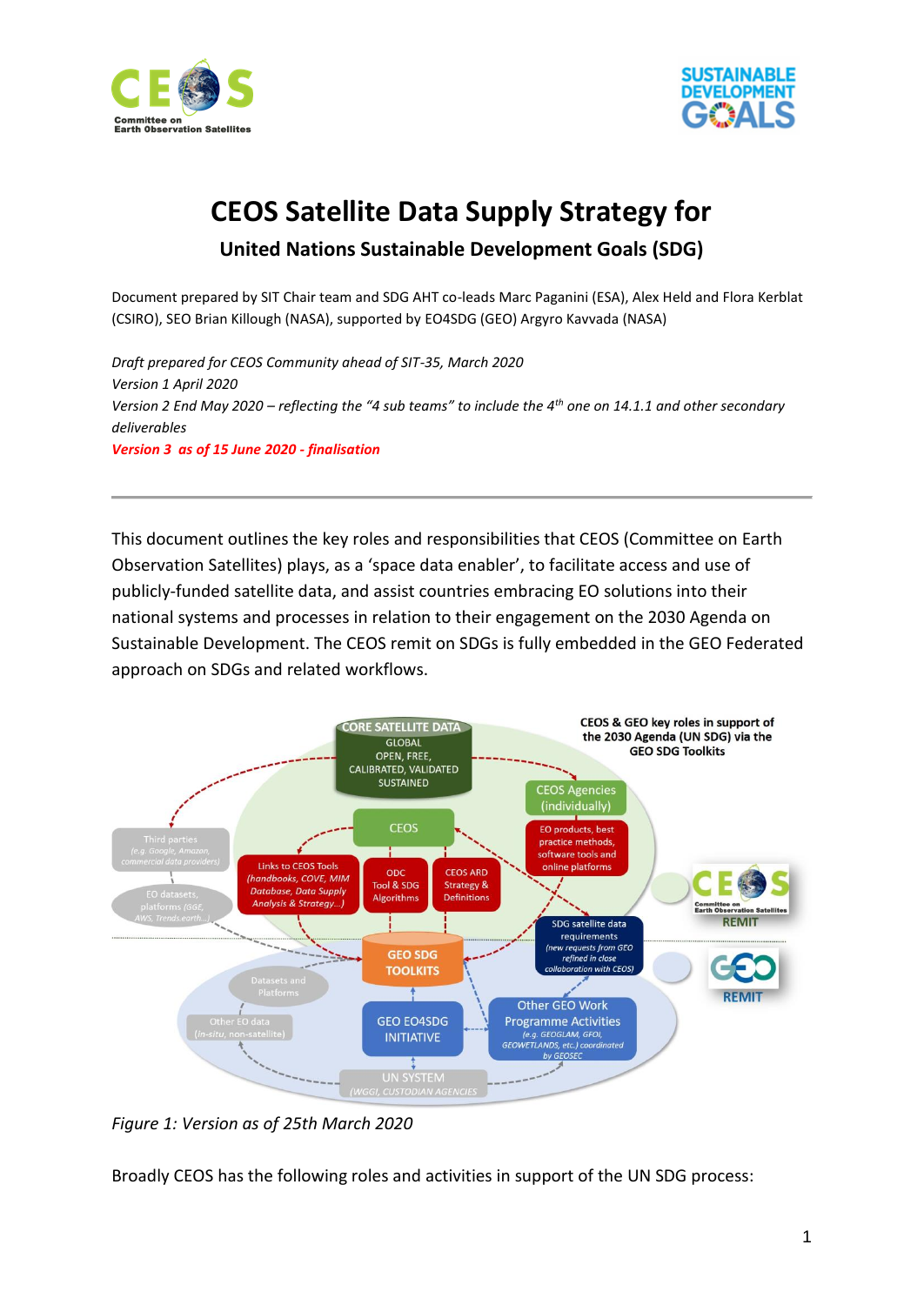



- CEOS coordinates civilian Earth observation satellite missions operated by their member agencies, and improves satellite data access and utility for public good world-wide.
- CEOS needs to ensure that suitably identified core satellite datasets are accessible and used for SDG planning, monitoring, assessment and reporting, and continue to be acquired in a consistent and continuous manner, and made easily and openly accessible to national governments and agencies.
- CEOS is a critical part of the GEO federated approach on SDGs. CEOS responds to satellite data requests from GEO EO4SDG and other GEO flaships, initiatives and communities active on SDGs.
- $\bullet$  CEOS decides to focus on satellite data supply for 4 (3 primary indicators  $+1$  on coastal pollution) SDG indicators:
	- 6.6.1 (Water): Change in the extent of water-related ecosystems over time
	- 11.3.1 (Urbanization): Ratio of land consumption rate to population growth rate
	- 14.1.1 (Coastal pollution): Index of coastal eutrophication and floating plastic debris density [*newly added to the list due to its progress with GEO*]
	- 15.3.1 (Land): Proportion of land that is degraded over total land area

To better streamline our activities, the SDG AHT has recently decided to create 4 sub-teams in relation to these indicators (3 under the AHT, and the one on 14.1.1 will be overseen by COAST as a pilot project). Interested Agencies have been invited to nominate individuals to co-lead or actively contribute to these teams. Terms of Reference have been designed to support their work and objectives to be met until the Plenary.

Noting that GEO communities are also and already looking into additional specific indicators (eg. GEOGLAM on SDG 2 sustainable agriculture, or GFOI on forest monitoring). So, over time more indicators shall be addressed, as CEOS agencies express their interest and capability to pursue the coordination of EO data acquisition and supply.

● To facilitate the adoption of EO solutions by countries and their use in national SDG monitoring and reporting, CEOS Agencies are strongly encouraged to supply their satellite data in CEOS-agreed ARD formats, across land, marine and atmospheric domains.

To summarize, we have identified some key areas of CEOS to support SDG:

- **Analysis of satellite data supply from CEOS core missions** for the primary SDG indicators, which includes identification of observation gaps and solutions to be proposed and discussed with relevant CEOS Agencies
- **Increased ARD-products provided by Agencies** according to CEOS standards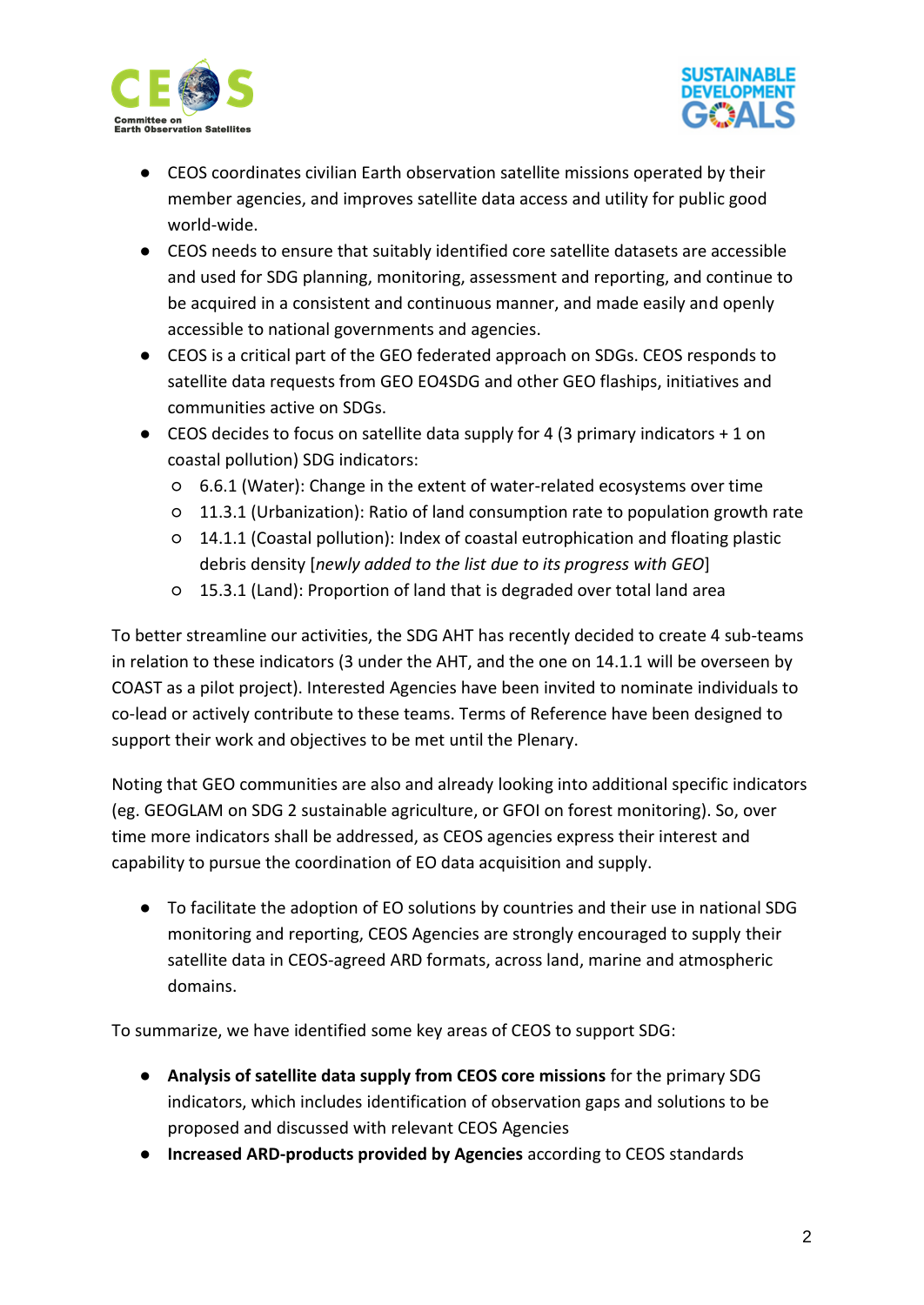



- CEOS and CEOS Agencies contributions to the **GEO SDG EO Toolkits development** for the 4 primary SDG indicators:
	- Provision of CEOS-developed **ARD standards and coordination**,
	- methodological **guidelines and best practices**,
	- EO enabling **infrastructures** (e.g. jupyter notebooks for Open DataCube) and EO Quality Standards

**Other "secondary" activities or deliverables may be led through – depending on CEOS Agencies engagement, such as:**

- **Capacity Building** support on advanced satellite-based methodologies for the three primary SDG indicators.
	- o Technical documentation: "technical guidance document" and "step-bystep procedure documents" to support countries to handle and process the satellite date for SDG indicators

#### **Core Satellite Missions**

From a CEOS perspective, we decided to give priority to free, open, global and sustained CEOS satellite missions, which are the principal sources of EO data for the SDGs. However, the final decision on which satellite data to use lies with the countries and SDG stakeholders, which can decide to use other regional or restricted satellite missions for their own applications.

We chose to not include in details any commercial missions (outside of CEOS scope) or highresolution missions (all restricted), but clearly mention that some other relevant missions might exist to meet specific requirements (eg. Pacific Island nations may be interested in high-resolution data, but other stakeholders will be best placed to inform and deliver such products).

#### *Next steps*

We plan to make this list of CEOS core missions fully available, and help make these datasets more accessible to SDG users, via the GEO Toolkit.

#### **CEOS ARD Products**

CEOS will not create any specific "SDG-ARD product" given that the CEOS ARD Strategy focuses on delivering a product that suits a 'majority of end-users'. CEOS will provide SDG users with a clear and easy access to all CEOS ARD products, starting with those related to the three primary SDG indicators.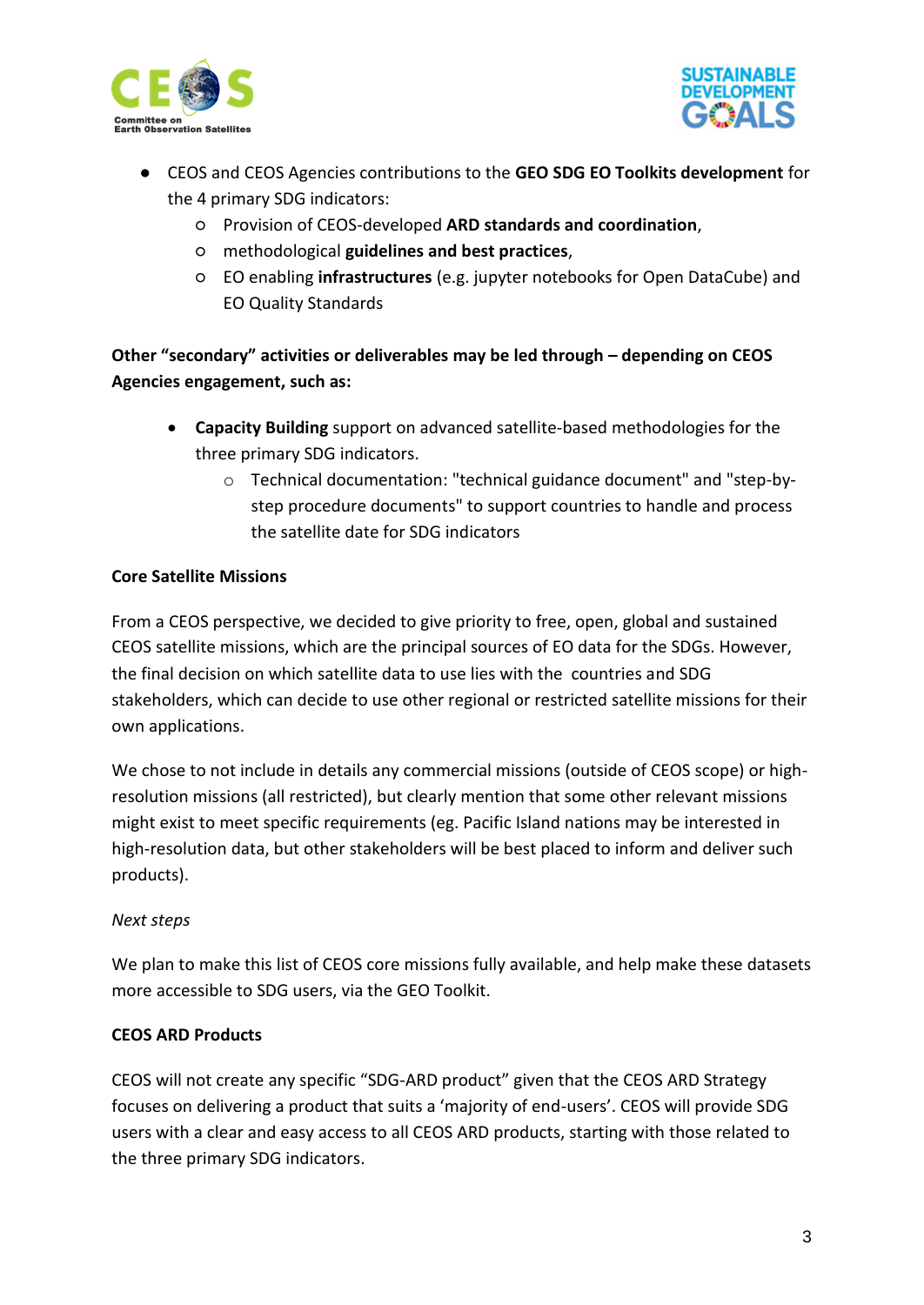



#### *Next steps*

SDG-AHT (with the support of SEO and LSI-VC) to make strong linkages with GEO (GEO EO4SDG and GEO thematic initiatives) to advance on CEOS ARD for land (CARD4L) and make it used by SDG stakeholders.

We will closely follow CEOS developments related to in-land water, coastal and marine ARD products that could be suitable to any SDG applications or indicators.

#### **SDG Satellite Requirements**

We have worked on SDG Requirements templates, using several resources, and can now present a simple approach for the majority of end-users to avoid complexity. Thanks to SEO's support, we have also matched those requirements to the mission classes.

#### *Next steps*

We plan to agree on these requirements at SIT-35 (side-meeting), so we can share it with the wider CEOS and GEO communities to improve the document. To sustain and execute this strategy, CEOS through the Ad-Hoc team will maintain direct liaison across CEOS and with relevant GEO teams, run regular meetings to track progress, and to actively help GEO to fill in new requirements on a case-by-case basis (when a new user community expresses the needs), provided CEOS has the capacity to provide the necessary technical expertise.

The Satellite Data Requirements in each sub-team will be refined until SIT TW (September) based on user feedback, and be made available to GEO SDG Toolkits as a first baseline. The Requirements are not fixed (they evolve based on the needs and availability of data), shall be reviewed when necessary.

#### **CEOS SDG contributions to GEO SDG Toolkits**

The CEOS SDG-AHT has been actively supporting GEO in designing the strategic "Federated Approach" and the "SDG Toolkits" concepts including possible CEOS contributions.

Given CEOS is the "Space arm" of GEO, the SDG AHT has proposed to focus on "delivering data", ensuring data access is facilitated, in adequate format (ARD as much as possible) to increase satellite data uptake for SDG monitoring and target achieving.

A list of possible contributions from CEOS has been established to help guide the SDG AHT to support the SDG Toolkits (available on the next page).